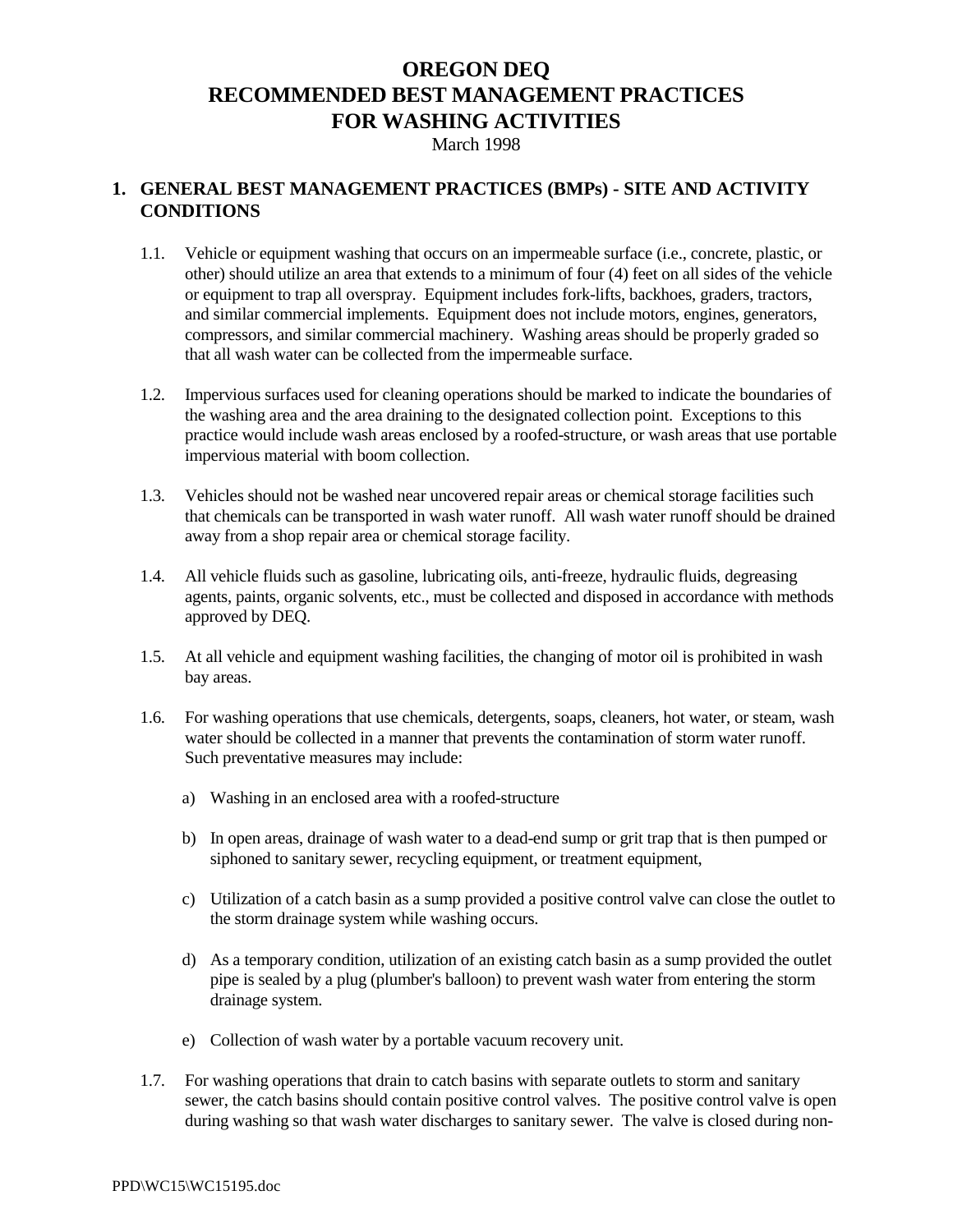washing periods so that storm water runoff discharges to storm sewer. The designated wash area should be thoroughly rinsed after washing activities.

- 1.8. At all permanent wash water facilities and catch basins with a valved sanitary sewer outlet, the owner should post a "warning" to customers, employees and others not to dump any materials into the catch basin. A sign or stenciled note on pavement next to the grit trap or catch basin should be in a visible location and maintained for readability.
- 1.9. Paved areas with washing activities should furnish or retrofit catch basins with sediment traps and inverted elbow outlets to trap floating oils. Catch basins should be cleaned of solids and oil when the basin becomes 30% full with solids, or at least once a year. Catch basins should be cleaned during dry-weather to prevent discharge of pollutants into the storm sewer. Solids must be disposed of in a manner approved by DEQ.
- 1.10. The washing of construction vehicles and equipment (i.e., dump truck, flat-bed supply truck, ready-mix concrete truck and chute, pick-up truck, bulldozer, grader, front-end loader, backhoe, etc.) must occur only on the construction site. Public or private streets, parking lots, sidewalks or other paved areas that directly drain to storm sewers may not be used as washing surfaces. Wash water should be allowed to soak into the ground.
- 1.11. Wash down of construction vehicles and equipment must be conducted in a manner that will prevent soil erosion and runoff from the construction site. Silt ponds may be used as an erosion control measure.
- 1.12. Wash water from cleaning the interior of truck trailers and other large commodity carrying containers should be collected and discharged to a sanitary sewer or treated in a closed loop recycle system. If wash water is discharged to the ground or to surface waters, an individual WPCF or NPDES permit would be required.
- 1.13. New developments for repair shops, fueling stations, storage areas, or areas near dumpsters should be designed so that drainage prevents the mixture of wash water with storm water runoff.
- 1.14. Cleaning operations should be modified to minimize the detachment of paint residues (chips), heavy metals, or any other potentially hazardous materials from surfaces. Modifications may include a change of cleaning agent or reduction in water pressure. All detached materials must not enter storm sewers or surface waters.
- 1.15. For washing operations on painted or metal surfaces, detergents should not possess abrasive properties. Surfaces cleaned should not leave paint residues (chips) or detach heavy metals because these particles can enter storm sewers or surface waters.
- 1.16. Detergents and soaps used in washing activities should be phosphate-free and possess the ability to rapidly biodegrade.

# **2. BUILDING AND PAVEMENT BMPs**

2.1. Paved areas including parking lots, driveways, sidewalks, and other surfaces should be clean from excessive debris before washing with water only. If excessive debris lies on the pavement surface before washing, the surface should be dry swept or blown and debris collected and disposed of properly.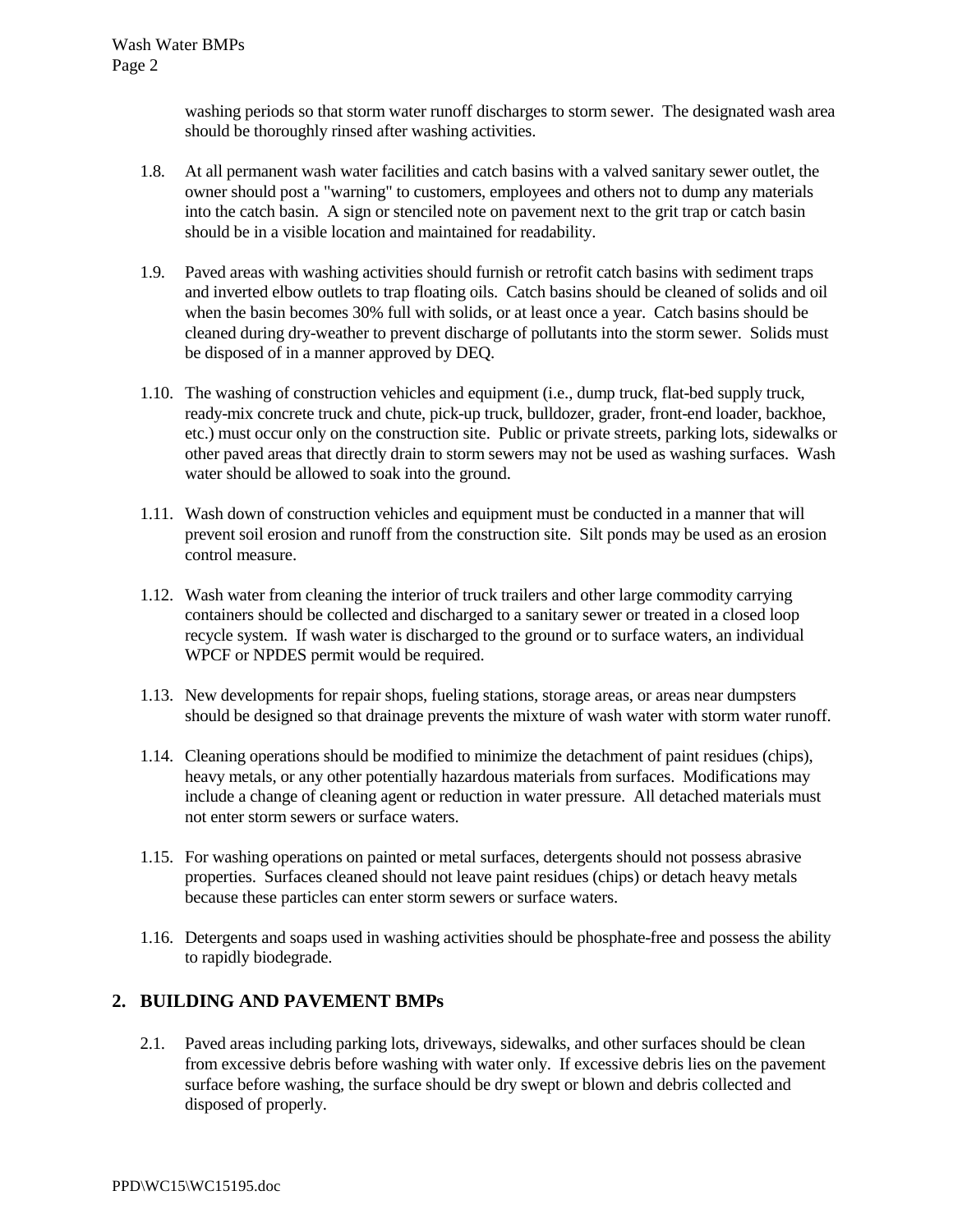- 2.2. For building and pavement washing operations that use detergents, soaps, or cleaners, wash water should be allowed to absorb into the ground or collected and discharged to sanitary sewer or a treatment system.
- 2.3. Washing exterior surfaces of buildings with water only may drain to a catch basin with sediment trap and inverted elbow outlet. Catch basins should be cleaned of solids and oil when the basin becomes 30% full with solids, or at least once a year. Catch basins should be cleaned during dryweather to prevent discharge of pollutants into the storm sewer. Solids must be disposed of in a manner approved by DEQ.
- 2.4. The use of solvents as cleaning agents for building exteriors and pavement areas is not allowed by the National Pollutant Discharge Elimination System (NPDES) General Permit #1700-A or the Water Pollution Control Facilities (WPCF) General Permit #1700-B. Dry or semi-dry methods may be used to clean these surfaces (i.e., sand or other particle blasting, grind-off and vacuum technology, and ice blast technology). If blasting is utilized as an alternative, all solids should be swept or vacuumed and disposed of properly.

### **3. SANITARY SEWER DISCHARGE BMPs**

3.1. Wherever practicable, the Department recommends that facilities conducting washing activities that discharge to the sanitary sewer. In most cases, discharge to the sanitary sewer will be the cheapest and best alternative. In Prior to disposal of wash water to sanitary sewer, minimum pretreatment requirements must be meet as required by the local sewer authority.

# **4. RECYCLING TREATMENT EQUIPMENT BMPs**

4.1. Recycling treatment equipment should be properly operated and maintained to achieve compliance with all conditions of the permit. Backwash water or concentrate water should be properly discharged to sanitary sewer. Liquid concentrate discharged to the sanitary sewer should meet all pretreatment standards and other requirements of the local sewer authority. Solids, grit, or sludge must be disposed of in a manner approved by DEQ.

### **5. TREATMENT BMPs - DISCHARGE TO SURFACE WATERS, GROUND SURFACE, OR VEGETATED SWALE**

- 5.1. For cleaning operations that use detergents, soaps, cleaners, steam or heated water and do not discharge to sanitary sewer, wash water must be treated and disposed of in a manner approved by DEQ. Wash water should be treated and disposed of by no discharge methods (recycle systems) or by discharge to surface waters provided permit limitations are not exceeded. The following treatment alternatives may be developed:
	- a) Wash water may be treated in sequence with a grit trap, an oil/water separator, a dosing tank with siphons or pumps, and a filtration system. Discharge from the filtration system must meet effluent limitations set forth in the NPDES #1700-A and WPCF #1700-B permits. The filtration system should be operated and maintained in accordance with the design of the filter and the manufacturer's recommendations.
	- b) Wash water may be treated with adequately sized grit traps and oil/water separators. Comparable units such as water quality inlets to remove sediments and floating oils may also be used. Adjustment for pH may be needed as additional treatment. Effluent may be applied on vegetated land by irrigation equipment. Land irrigation should occur on non-